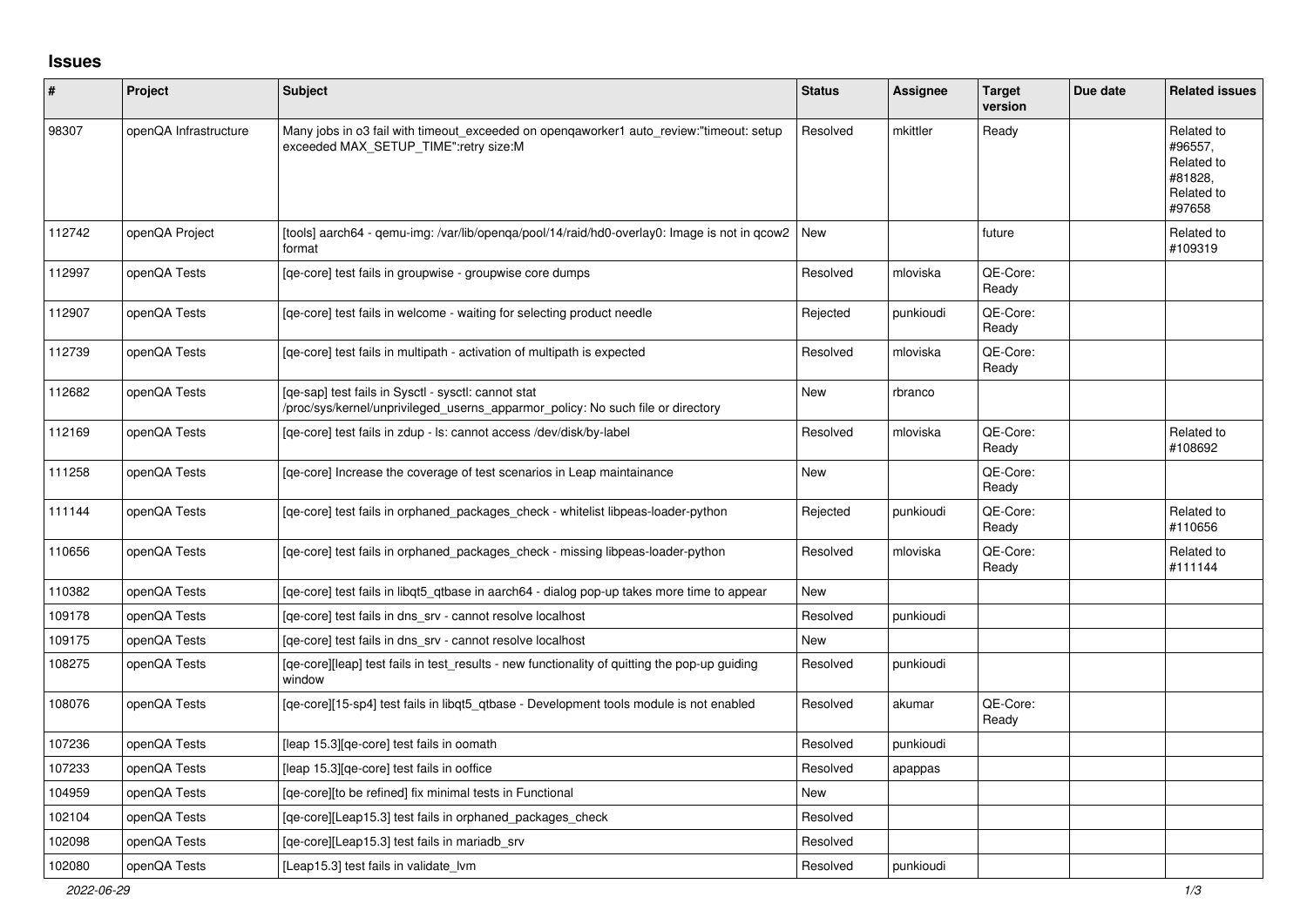| $\sharp$ | Project      | Subject                                                                                      | <b>Status</b> | <b>Assignee</b> | <b>Target</b><br>version | Due date | <b>Related issues</b> |
|----------|--------------|----------------------------------------------------------------------------------------------|---------------|-----------------|--------------------------|----------|-----------------------|
| 101596   | openQA Tests | [Leap15.3][qe-core] test fails in ghostscript                                                | Resolved      | punkioudi       |                          |          |                       |
| 101587   | openQA Tests | [Leap15.3] [ge-core] - test fails in grub test                                               | Resolved      | punkioudi       |                          |          |                       |
| 97286    | openQA Tests | [opensuse][leap] test fails in updates_packagekit_gpk                                        | <b>New</b>    |                 |                          |          |                       |
| 97187    | openQA Tests | [Leap 15.3][qe-core] test fails in sshd                                                      | Resolved      | geor            | QE-Core:<br>Ready        |          |                       |
| 96716    | openQA Tests | [qe-core][CI] Add CI check for module header not being updated                               | Resolved      | punkioudi       | QE-Core:<br>Ready        |          |                       |
| 96569    | openQA Tests | [leap 15.3] [qe-yast] test fails in logpackages                                              | Resolved      |                 |                          |          |                       |
| 95774    | openQA Tests | [qe-core][qem] Remove soft-fail from vsftpd.pm in s390x, when the bug is solved              | Blocked       |                 |                          |          | Related to<br>#93270  |
| 95733    | openQA Tests | [Leap 15.3][qem][qe-desktop] test fails in multi_users_dm                                    | New           |                 |                          |          |                       |
| 95530    | openQA Tests | [Leap15.3][qem][opensuse][kde] test fails sporadically in dolphin                            | Resolved      | favogt          |                          |          |                       |
| 95389    | openQA Tests | [Leap15.3][qe-core][qem][epic] test fails sporadically in updates_packagekit_gpk             | Feedback      |                 |                          |          |                       |
| 95137    | openQA Tests | [Leap 15.3] test fails in kontact                                                            | <b>New</b>    |                 |                          |          |                       |
| 95099    | openQA Tests | [qe-core][qem] Schedule network_configuration in sle15sp[3,2]                                | <b>New</b>    |                 |                          |          | Related to<br>#93814  |
| 95036    | openQA Tests | [Leap 15.3 Updates] Jobs are being restarted often, not allowing the previous jobs to finish | Resolved      | punkioudi       | QE-Core:<br>Ready        |          | Related to<br>#94853  |
| 94859    | openQA Tests | [Leap15.3] test fails in zypper_ar                                                           | Resolved      | punkioudi       | QE-Core:<br>Ready        |          |                       |
| 94841    | openQA Tests | [Leap15.3] test fails in pam                                                                 | New           |                 |                          |          |                       |
| 94810    | openQA Tests | [Leap15.3] [gem] [ge-core] test fails in gam zypper patch                                    | Resolved      | punkioudi       | QE-Core:<br>Ready        |          |                       |
| 94780    | openQA Tests | [qem][qe-core][Leap15.3] test fails in hexchat                                               | Resolved      |                 |                          |          |                       |
| 93814    | openQA Tests | [qe-core][qem] Schedule network_hostname in maintenance runs                                 | Resolved      | punkioudi       | QE-Core:<br>Ready        |          | Related to<br>#95099  |
| 93270    | openQA Tests | [qe-core][qem] Schedule vsftpd in s390x runs                                                 | Resolved      | punkioudi       | QE-Core:<br>Ready        |          | Related to<br>#95774  |
| 93264    | openQA Tests | [qe-core][qem] Add journald_fss, openvswitch_ssl, vsftpd tests to QEM                        | Resolved      | punkioudi       | QE-Core:<br>Ready        |          |                       |
| 92842    | openQA Tests | [qem][qe-core] yast2_keyboard is failing                                                     | Resolved      | punkioudi       |                          |          |                       |